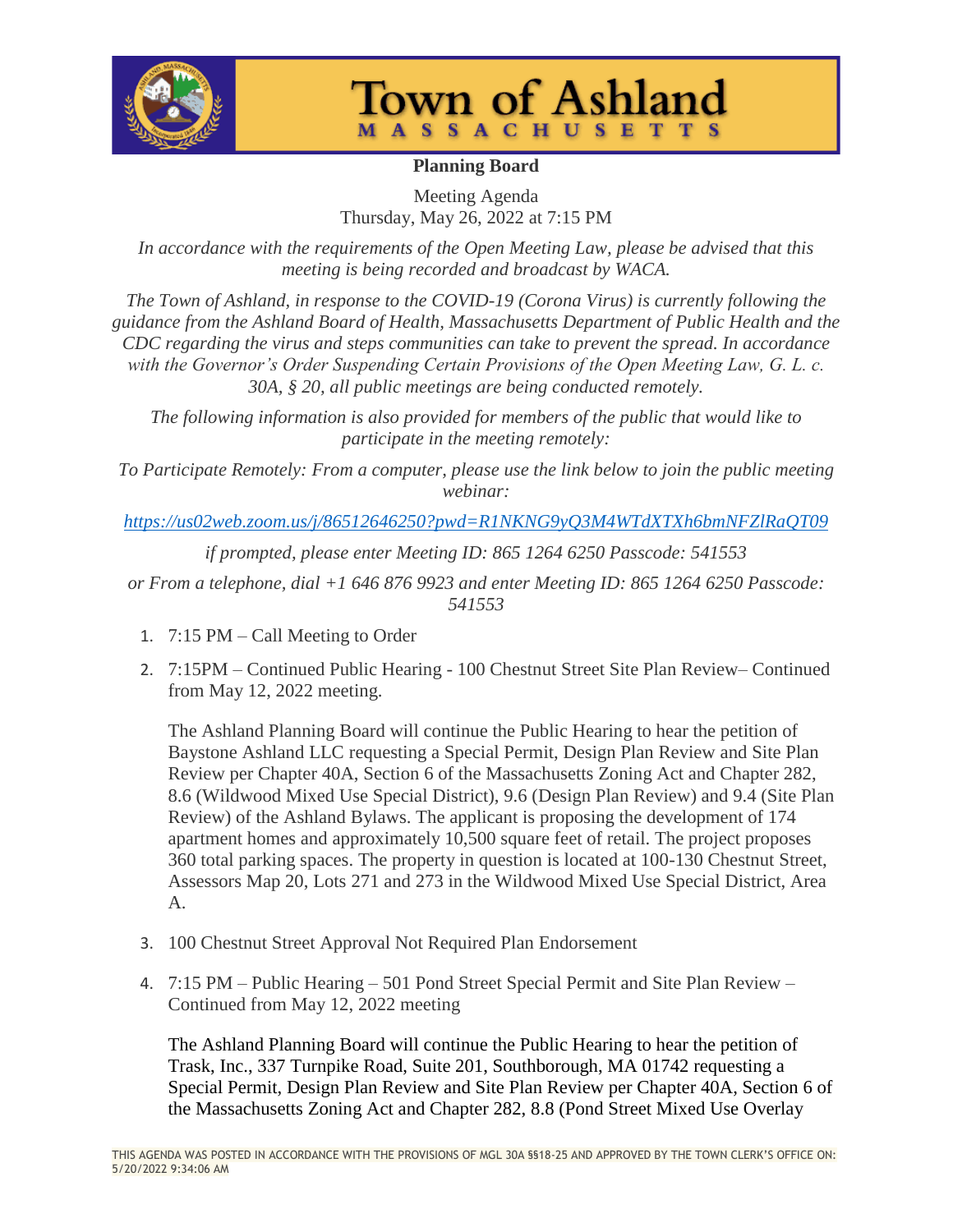

## **Town of Ashland MASSACHUSETTS**

District), 9.3 (Special Permits), 9.6 (Design Plan Review) and 9.4 (Site Plan Review) of the Ashland Bylaws. The applicant is proposing the development of 120 rental apartment units (54 two bedroom and 66 one bedroom) with approximately 6,825 sq. ft. of ground floor, street facing retail space. The project provides a total of 182 parking spaces. The project is proposed to be serviced by town water, sewer, and underground electric and gas. The property in question is located at 501 Pond Street, Assessors Map 29, Lot 151. The property is within the Highway Commerce Zoning District and the Pond Street Mixed Used Overlay Zoning District.

5. 7:15PM – Public Hearing – 320 Pond Street Site Plan Review

The Ashland Planning Board will hold a Public Hearing on Thursday, May 26, 2022 at 7:15 PM via Zoom videoconference via https://us02web.zoom.us/j/86512646250?pwd=R1NKNG9yQ3M4WTdXTXh6bmNFZlR aQT09, to hear the petition of Mazi Corp requesting Design Plan Review and Site Plan Review per Chapter 40A, Section 6 of the Massachusetts Zoning Act and Chapter 282, Sections 9.6 (Design Plan Review) and 9.4 (Site Plan Review) of the Ashland Bylaws. The applicant is proposing the construction of an outdoor dining area adjacent to the existing restaurant. The property in question is located at 320 Pond Street, Assessors Map 26, Lots 209 and 210 in the Highway Commerce District and Pond Street Mixed Use Overlay District.

- 6. Reports from Board Members and Town Planner:
- 7. Administrative Matters: future meetings, public hearings:
	- 1. Board Reorganization
	- 2. Bond Release for Signature Estates II
	- 3. Applications received
	- 4. Future Retreat Date
	- 5. Discussion of Application Review and Design Review Committee Communication
	- 6. Return to in-person meetings July 15, 2022
- 8. Minutes Review: February 16, 2022, March 3, 2022, March 23, 2022, March 31, 2022, April 14, 2022
- 9. Adjournment.